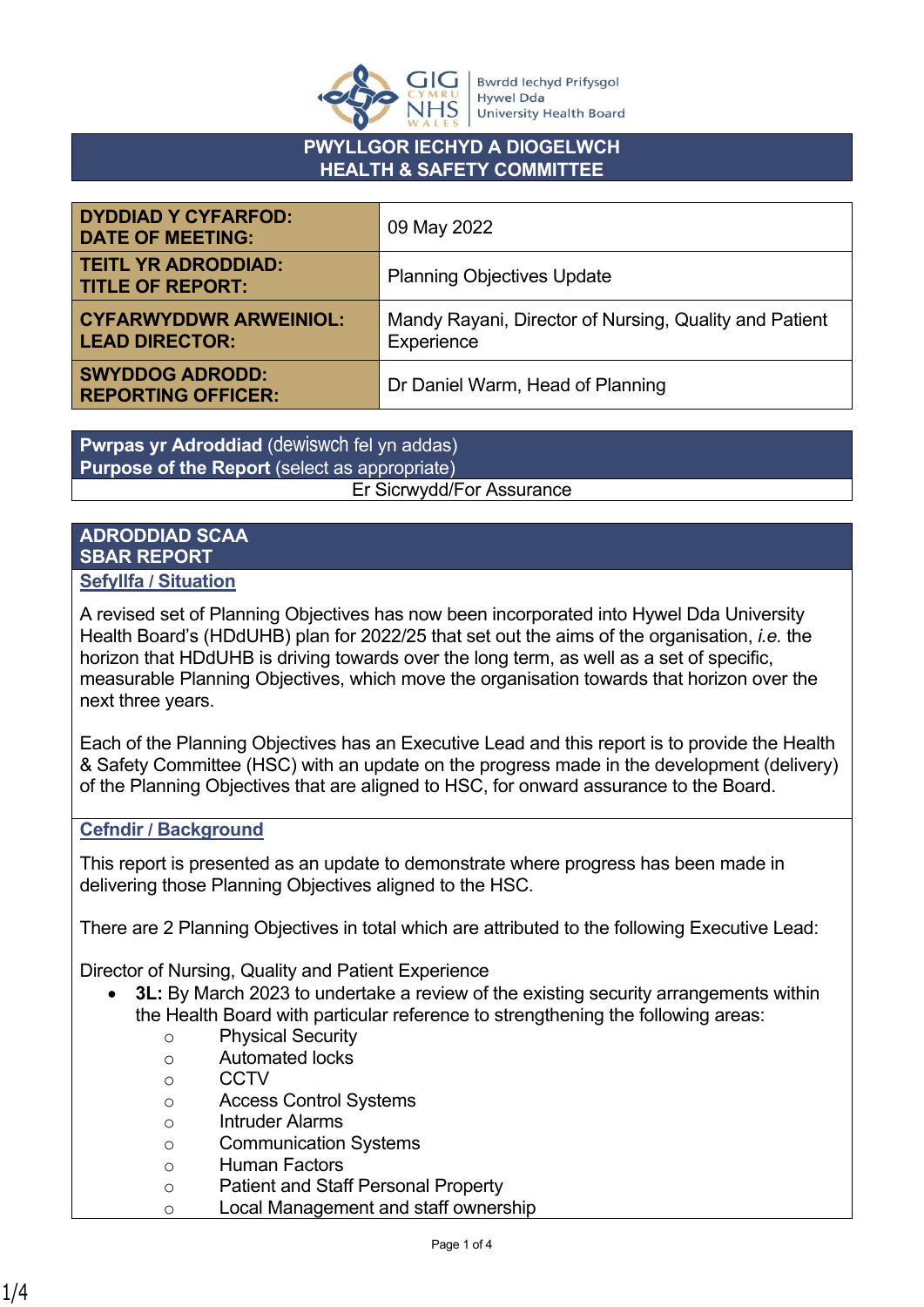Once completed, develop a plan to address any issues identified for Board approval and delivery in 2023/24 at the latest.

Director of Public Health

• **4H:** Review and refresh the Health Board's emergency planning and civil contingencies / public protection strategies and present to Board by December 2022. This should include learning from the COVID 19 pandemic. The specific requirement set out in 4.H.i will be addressed as part of this.

#### **Asesiad / Assessment**

To provide an update on each of the Planning Objectives aligned to the HSC, identifying their current status, whether these are achieving/not achieving against their key deliverables, together with a summary of progress to date.

A summary of this information is set out below:

| Planning<br><b>Objectives</b> | <b>Lead Executive</b>                                        | <b>Status</b> | If Planning Objective is 'behind' |
|-------------------------------|--------------------------------------------------------------|---------------|-----------------------------------|
| 3L                            | Director of<br>Nursing, Quality<br>and Patient<br>Experience | On-track      | Not applicable                    |
| 4H                            | <b>Director of Public</b><br>Health                          | On-track      | Not applicable                    |

## **Argymhelliad / Recommendation**

The HSC is asked to receive an assurance on the current position in regard to the progress of the Planning Objectives aligned to the HSC, in order to onwardly assure the Board where Planning Objectives are progressing and are on target, and to raise any concerns where Planning Objectives are identified as behind in their status and/or not achieving against their key deliverables.

| <b>Amcanion: (rhaid cwblhau)</b><br><b>Objectives: (must be completed)</b> |                                                                                                                                                                                                   |
|----------------------------------------------------------------------------|---------------------------------------------------------------------------------------------------------------------------------------------------------------------------------------------------|
| <b>Committee ToR Reference:</b><br>Cyfeirnod Cylch Gorchwyl y<br>Pwyllgor: | 2.5 To receive an assurance on delivery against<br>relevant Planning Objectives aligned to the<br>Committee, in accordance with Board approved<br>timescales, as set out in HDdUHB's Annual Plan. |
| Cyfeirnod Cofrestr Risg Datix a Sgôr                                       | Not Applicable                                                                                                                                                                                    |
| <b>Cyfredol: Datix Risk Register</b><br><b>Reference and Score:</b>        |                                                                                                                                                                                                   |
| Safon(au) Gofal ac lechyd:<br>Health and Care Standard(s):                 | All Health & Care Standards Apply                                                                                                                                                                 |
| <b>Amcanion Strategol y BIP:</b><br><b>UHB Strategic Objectives:</b>       | All Strategic Objectives are applicable                                                                                                                                                           |
| <b>Amcanion Llesiant BIP:</b><br><b>UHB Well-being Objectives:</b>         | 9. All HDdUHB Well-being Objectives apply                                                                                                                                                         |

Choose an item.